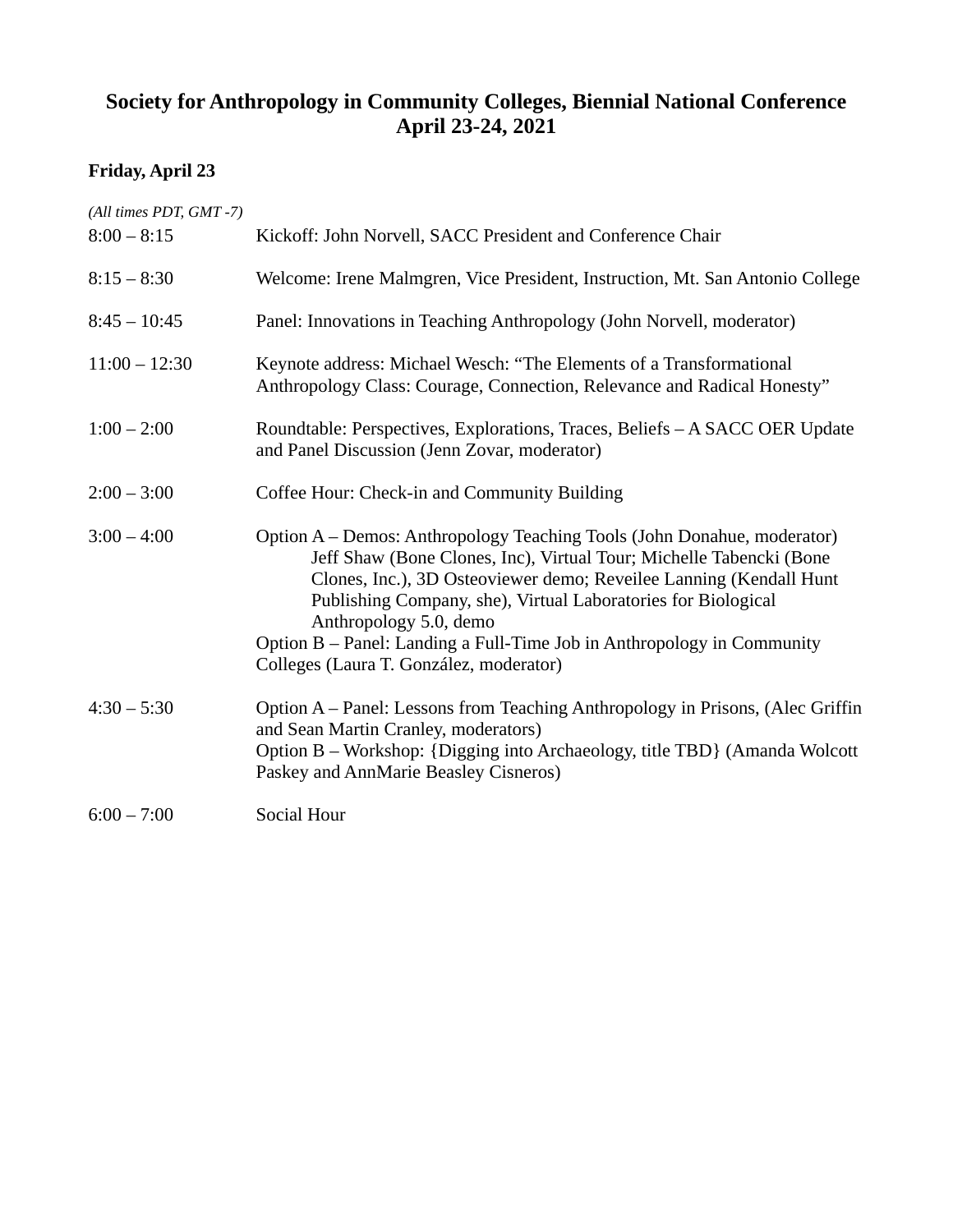# **Society for Anthropology in Community Colleges, Biennial National Conference April 23-24, 2021**

## **Saturday, April 24**

| Day Two Welcome and Announcements: John Norvell, SACC President and<br>Conference Chair                                                                     |
|-------------------------------------------------------------------------------------------------------------------------------------------------------------|
| Panel: Teaching in a Time of Crisis (John Norvell, moderator)                                                                                               |
| Option A – Workshop: Excited About a Syllabus (Laura T. González)<br>Option B – Workshop: eHRAF (Francine Barone and Matthew Longcore)                      |
| Keynote address: TBD                                                                                                                                        |
| Panel: How Are Anthropologists Uniquely Prepared to Lead as Equitable<br>Educators? (Amy Carattini, Amanda Zunner-Keating, and Katie Nelson,<br>moderators) |
| Panel Discussion: Student Participation in OER Research, (Amanda Zunner-<br>Keating, moderator)                                                             |
| Social Hour                                                                                                                                                 |
|                                                                                                                                                             |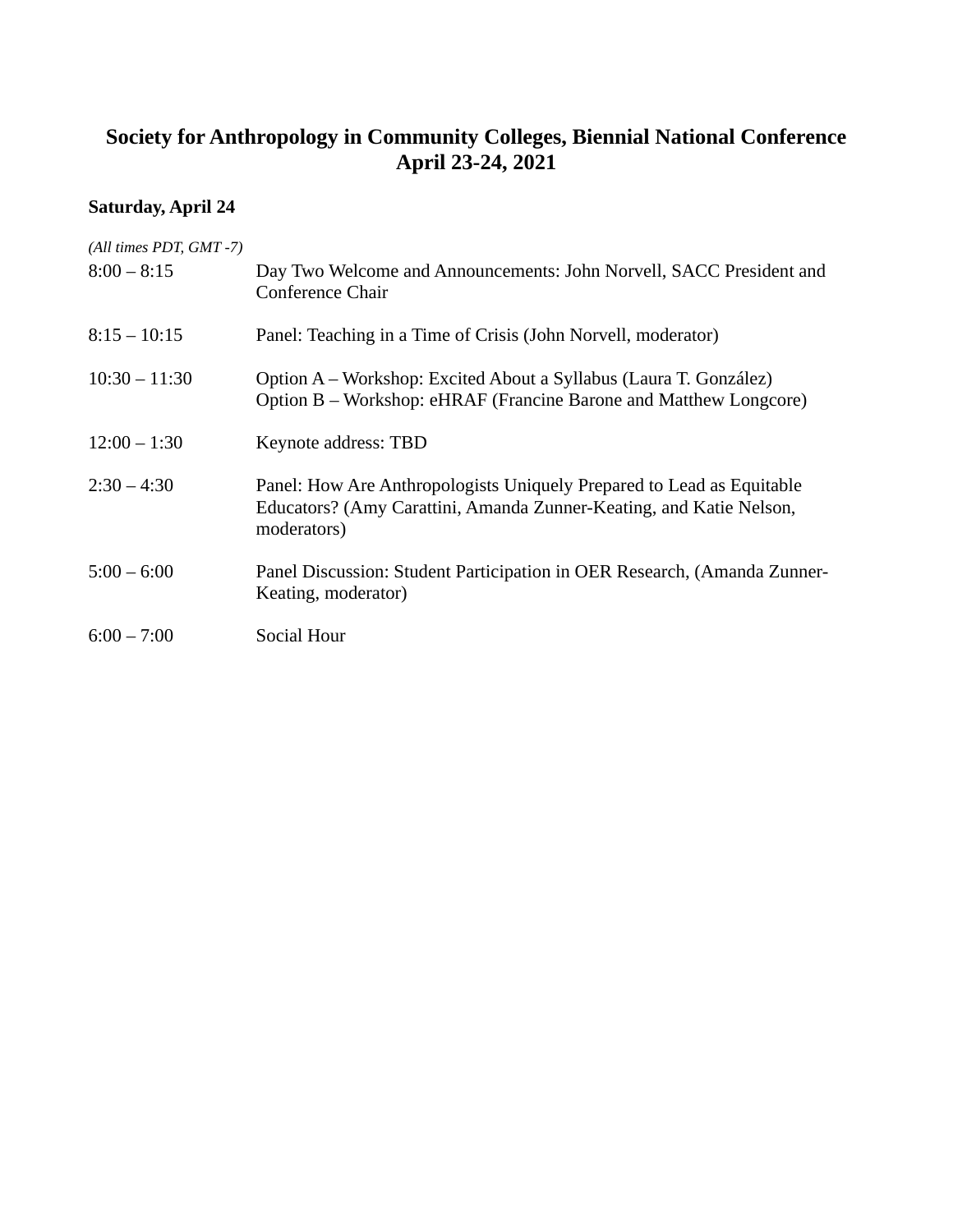#### **Session Descriptions**

#### **Panel: Innovations in Teaching Anthropology. Moderator, John Norvell (Mt San Antonio College)**

Friday, 8:45 – 10:45am

The individually submitted papers in this session all present ideas, tips, and innovations for student success in the anthropology classroom.

Arianna Huhn (Cal State San Bernardino, she/her/hers): Pass the Popcorn: Feature Films, Twitter, and Active Online Learning

Francine Barone (Human Relations Area Files at Yale University, she/her): OER Adventures in Anthropology: Ethnographic Insights and Nascent Worlds

Neri de Kramer (University of Delaware, Associate in Arts Program, she her hers): Engaging the Virtual Classroom: Lessons from the Drama Department

Nikki Gorrell (College of Western Idaho, she/her): The Benefits of an Anthropology Capstone Course

Yasmine Shereen (Mt. San Antonio College, she/her): Perusall as a Tool for Accomplishing Reading Apprenticeship Goals

## **Roundtable: Perspectives, Explorations, Traces, Beliefs – A SACC OER Update and Panel Discussion**. **Organizer: Jenn Zovar (Whatcom Community College)**

Friday, 1:00-2:00 pm

The current pandemic and the associated switch to online learning has highlighted preexisting inequities in student access to many classroom resources, including textbooks. OER textbooks provide free access to any student who can reach the internet and are easy to integrate into an online learning platform. Over the last five years, the Society for Anthropology in Community Colleges has been at the forefront of the development of high quality OER in Anthropology. *Perspectives,* a cultural anthropology text, is now in its second edition. *Explorations,* a biological anthropology text, was released last year. There is a pilot version available for *Beliefs,* an introduction to the anthropology of religion and magic. *Traces,* an archaeology text, is currently in development. And work on a Linguistics Anthropology text is also planned.

This 1-hour panel will provide a general introduction to the broader history and context of OER and some short updates on the status of current SACC OER resources. This will be followed by an open panel discussion focusing on the challenges and benefits of putting together and using OER resources in a variety of anthropology classroom contexts.

Madlen Aveyan (Los Angeles Valley College) Kirsten Bell (University of Roehampton) Tad McIlwraith (University of Guelph) Katie Nelson (Inver Hills Community College)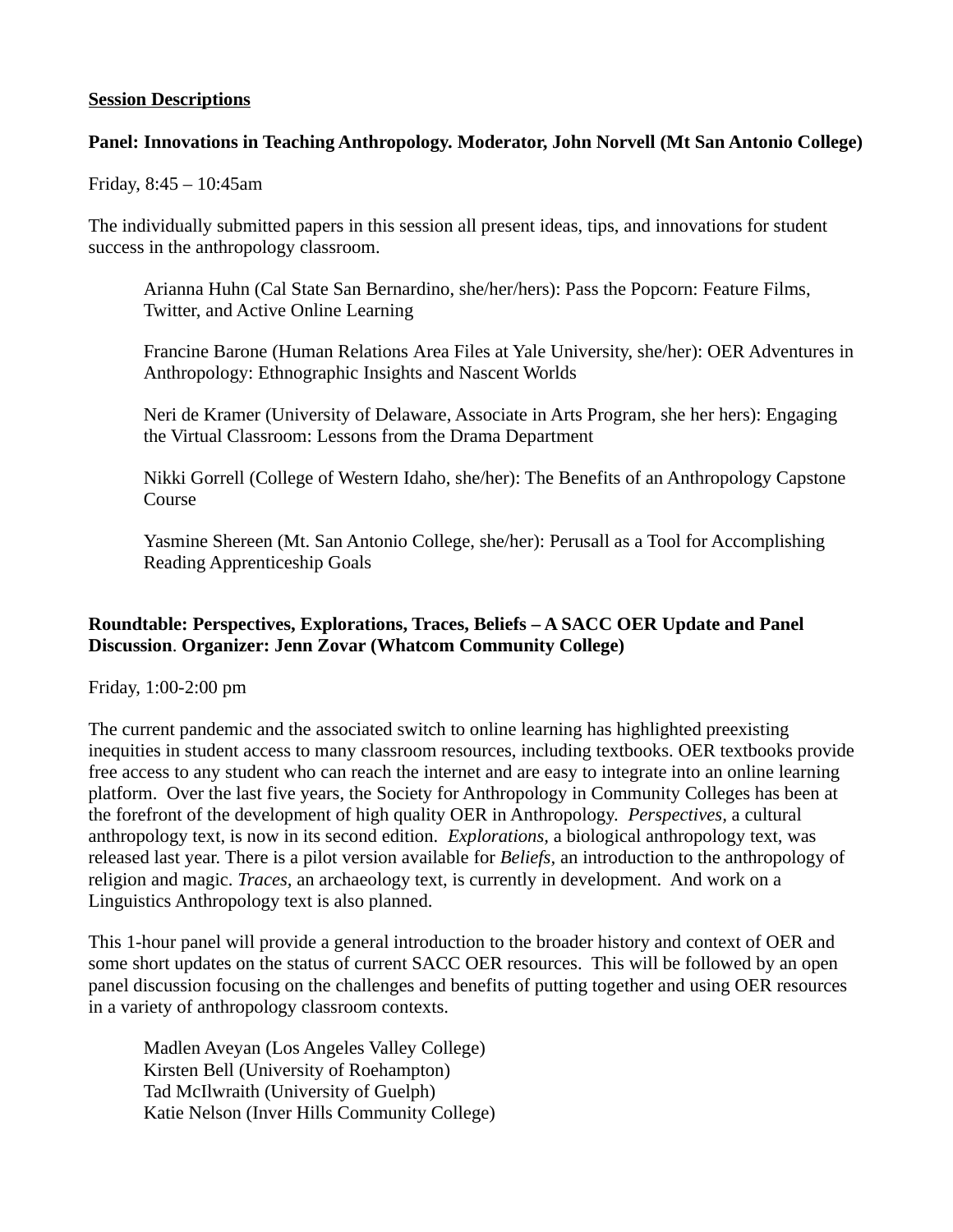Ian Ray (Red Rock Community College) Beth Shook, (California State University, Chico) Amanda Zunner-Keating, Los Angeles Valley College

#### **Panel: Anthropology Teaching Tools: Demos. (Moderator TBD)**

Friday, 3:00-4:00 pm (Option A)

Representatives from a publisher and a manufacturer of osteological reproductions give tours of their products for the teaching of anthropology.

Jeff Shaw (Bone Clones, Inc.): Bone Clones, Virtual Tour

Michelle Tabencki (Bone Clones, Inc.): 3D Osteoviewer demo

Reveilee Lanning (Kendall Hunt Publishing Company, she): Virtual Laboratories for Biological Anthropology 5.0 Demo

## **Panel: Landing a Full-Time Job Teaching Anthropology in Community Colleges. Organizer: Laura T. González (San Diego Miramar College, she/her)**

Friday, 3:00-4:00 pm (Option B)

Looking for a full-time position in a community college? This panel brings together a group of fulltime faculty with experience on hiring committees with tips on how to make yourself an excellent candidate for a contract position.

Laura T. González (San Diego Miramar College) Lynn O'Brien (Montgomery County Community College) Isabel Scarborough (Parkland College)

## **Panel: Lessons from Teaching Anthropology in Prisons. Organizers: Alec Griffin (Cerro Coso Community College, he/him/his) and Sean Martin Cranley (Cerro Coso Community College, he/him/his)**

Friday, 4:30-5:30 pm (Option A)

Community colleges service the most diverse student populations within higher education, serving as the educational access point of benefit for many learners, particularly those from marginalized and underserved communities in the United States. Increasingly, community colleges across this country have been empowered by diverse social and political institutions and groups to work with incarcerated students within state correctional facilities. Cerro Coso Community College's Incarcerated Student Education Program began in 2015, following the passage of California Senate Bill 1391, shifting the apportionment for colleges and allowing face-to-face programs to begin teaching inside prison classrooms. This opportunity has provided insights into the cultural dynamics of this educational initiative and the transformative effect the field of anthropology can have on incarcerated people.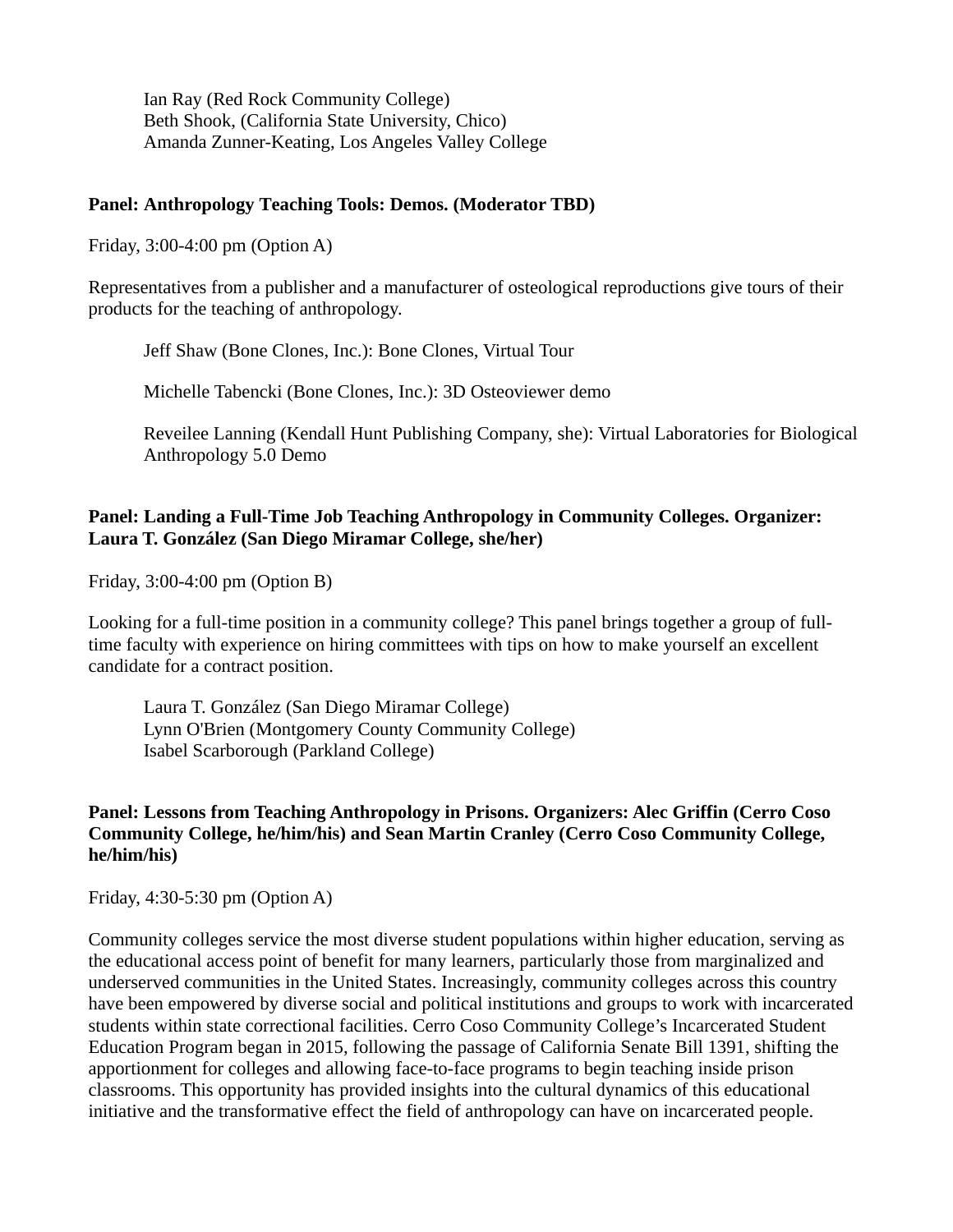Jason Bartholomew Scott (Milwaukee Area Technical College, he/him): How the Incarcerated Experience a Pandemic: An Ethnographic and Pedagogical Model for Understanding the COVID-19 Outbreak in Prisons

Additional presenters TBA

#### **Workshop: Digging into Archaeology, Amanda Wolcott Paskey (Cosumnes River College, she/her/hers) and AnnMarie Beasley Cisneros (American River College, she/her/hers)**

Friday, 4:30-5:30 pm (Option B)

Join us as we explore the first ever free, comprehensive, peer-reviewed online archaeology text combining brief chapters on major topics covered in introduction to archaeology courses and pairing them with hands-on activities authored by experienced community college faculty. In this workshop, participants will be introduced to *Digging into Archaeology: A Brief OER Introduction to Archaeology with Activities* and will get an interactive experience with the content and the range of activities available to adopt in whole or in part. We will share successful ways this text has been utilized for online courses and brainstorm additional ways to adapt this text and its activities for use in a variety of modalities. Finally, we will solicit new ideas and activities for an in-progress second edition.

## **Panel: Teaching in a Time of Crisis. Moderator: John Norvell (Mt San Antonio College)**

Saturday, 8:15-10:15

The individually submitted papers in this session reflect on aspects of pedagogy for anthropology in a time of crisis: disease pandemic, political polarization, rampant racism.

Alison Diefenderfer (Muhlenberg College, she/her): Agility and Affective Labor: An Anthropology of Higher Education Exploration

Amy Carattini & Maria Sprehn (Montgomery College, she/her/they): Using Anthropological Methods to Impact College Student Understandings of Race & Ethnicity

Evin Rodkey (Muskegon Community College): On Teaching COVID-19 and the Pandemic Within Anthropology

Ian S. Ray (University of Denver/Community College of Aurora/Red Rocks Community College, he/him/his): {Intersectionality and the Post-Millenials, title TBD}

Lee B. Kraljev and Dr. Anastasia Panagakos (Cosumnes River College, she/her): Interning During a Pandemic: Perspectives on Equity and Online Teaching

Tyler Cardenas (Mt. San Antonio College): New Norms, Old Obstacles: An Ethnographic Look at How the Agency of Disadvantaged Students Is Impacted by the COVID-19 Pandemic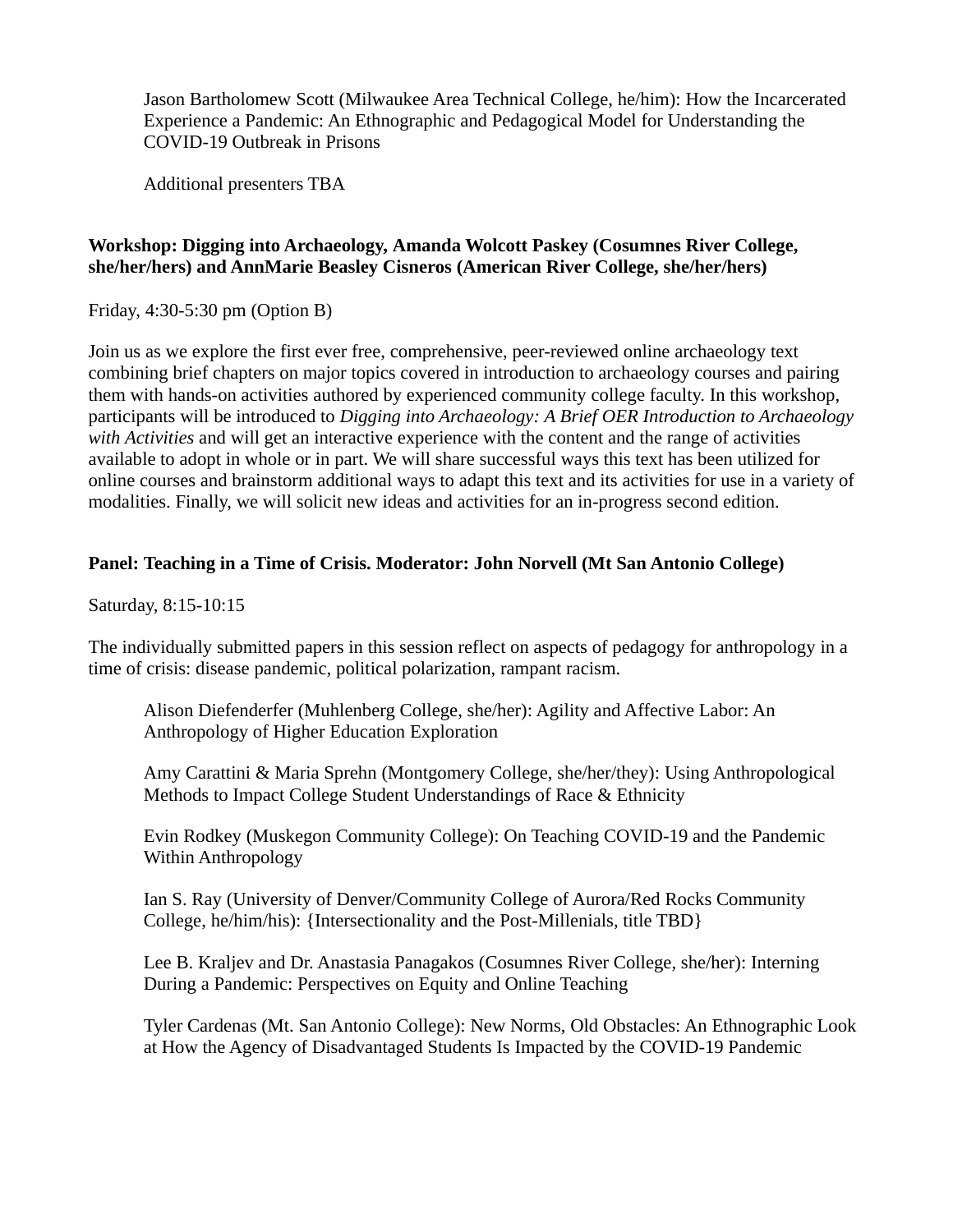#### **Workshop: When was the last time you were excited about a syllabus? Organizer: Laura T. González (San Diego Miramar College, she/her)**

Saturday, 10:30-11:30 am (Option A)

Join Laura T. González for an interactive workshop on creating an equity-minded syllabus. Guided by "warm demander" pedagogy/andragogy and the importance of belonging, we'll talk about some of the larger issues to consider as well as easy tips to foster instant engagement. Have a copy of your syllabus handy!

#### **Workshop: Enhancing Community College Teaching and Learning with eHRAF Workbooks for Anthropology and Archaeology. Organizers: Francine Barone (Human Relations Area Files at Yale University, she/her) and Matthew Longcore (HRAF at Yale University)**

Saturday, 10:30-11:30 am (Option B)

This presentation will explore the eHRAF Workbooks and how they can be used to enhance online teaching and learning for introductory anthropology and archaeology. Building open access teaching resources has long been a collaborative endeavor at HRAF. Our Teaching eHRAF platform has provided eHRAF member faculty with open access sample syllabi and activities for many years. Since early 2020, we have concentrated our efforts to meet the needs of instructors pivoting online due to the pandemic. Amidst campus closures and other related challenges, we have produced classroom-ready workbook activities designed to complement any textbook or anthropology curriculum. eHRAF Workbook activities are presented as PowerPoint slideshows that instructors can freely modify, share, and upload. There are currently over 35 workbooks with more topics being produced weekly.

## **Panel: How Are Anthropologists Uniquely Prepared to Lead as Equitable Educators? Organizers: Amy Carattini (Montgomery College), Amanda Jayne Zunner-Keating (Los Angeles City College District, she/her), and Katie Nelson (Inver Hills Community College)**

Saturday, 2:30-4:30 pm

This presentation will connect anthropology's unique background in deconstructing power structures with new, emerging trends in open education that aim to decentralize power in the classroom. Join us to discuss the theories that fuel the movement toward equitable education, to explore some of the vast resources available to instructors, and to hear about the equitable changes that have actually been implemented in anthropology courses. Participants will walk away with concrete tools that can immediately be applied in the classroom.

Kirsten Bell (University of Roehampton) Amy Carattini (Montgomery College) Tracey Graham (Horry-Georgetown Technical College) Katie Nelson (Inver Hills Community College) Val Schweigert (University of Washington) Amanda Zunner-Keating (Los Angeles City College District)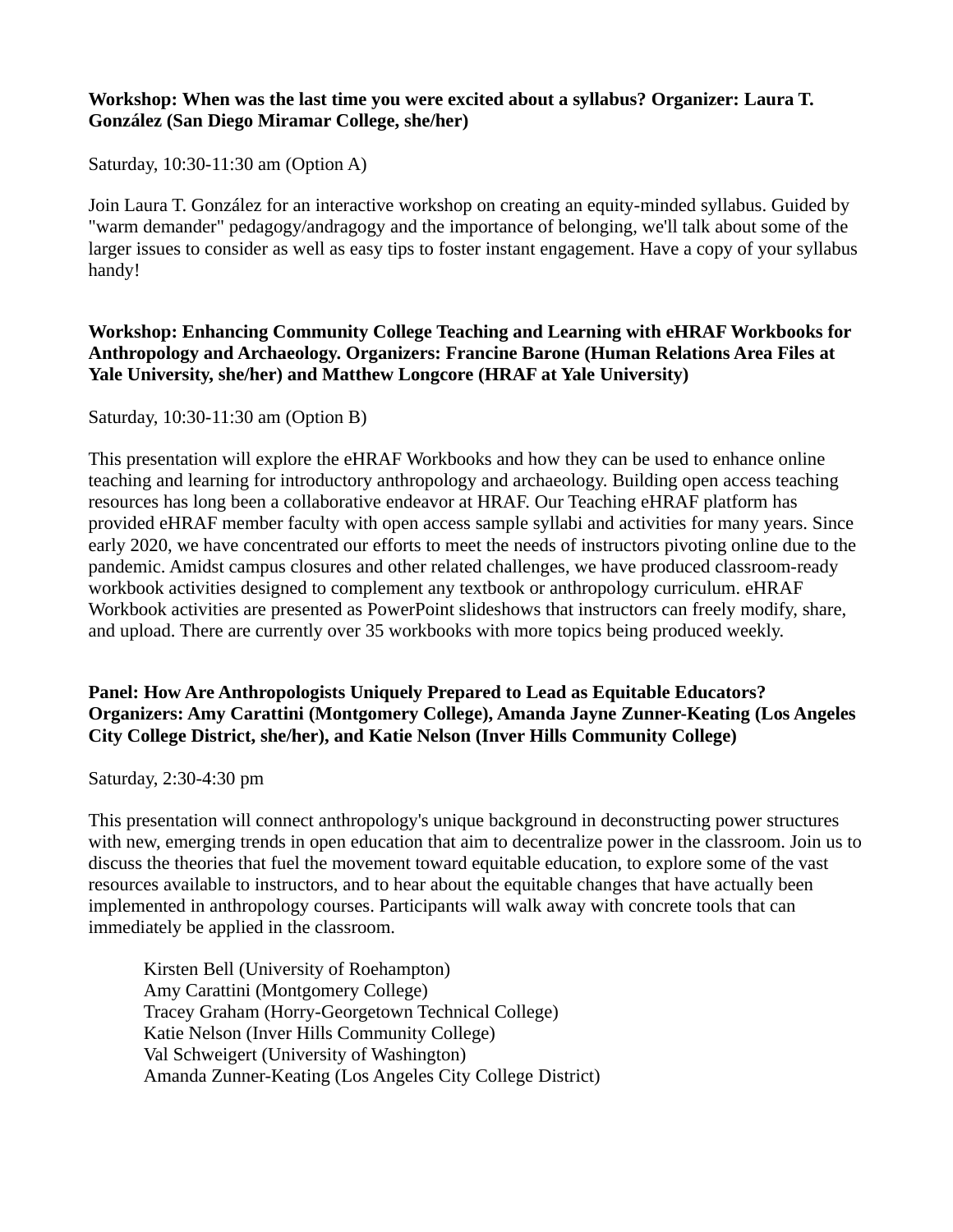#### **Panel Discussion: Student Research with OER Textbooks, {title TBD} (Amanda Zunner-Keating, moderator)**

Saturday, 5:00-6:00 pm

Join us as seven anthropology students reflect on their own experience conducting research for OER projects. In this discussion, the student researchers will reflect on representation in the classroom, the unique information that they uncovered throughout their research, and their role in our ever-changing field.

## **Individual Presentation Abstracts**

## **Alison Diefenderfer (Muhlenberg College, she/her): Agility and Affective Labor: An Anthropology of Higher Education Exploration**

This presentation explores the varying trajectories of higher education cross-sections (public, private, 2 or 4 year, residential) since COVID-19's arrival in the U.S., specifically through the concepts of agility, affective labor, and an educational anthropology lens. Some institutional types, missions, institutional staffing priorities, and distribution of work result in different cultures, nodes, and communities of practice/engagement, and as such, different consequences in times of crisis. Ultimately, can we learn to lean into one another's planning conversations to become more agile and more suited for shifts to affective labor to mitigate the stressors in times of crisis in the future, and can agility and affective labor to come out of the margins when it comes to contingency and proactive planning for future pivots?

#### **Amy Carattini (Montgomery College, she/her/they) and Maria Sprehn (Montgomery College, she/her/they): Using Anthropological Methods to Impact College Student Understandings of Race & Ethnicity**

This presentation explores community-college student understandings of race and ethnicity as they practiced various anthropological methods within their social circles. The methods included: interviewing, digital photography, collecting and analyzing data, producing physical and virtual exhibits, designing exhibit-viewer feedback surveys, and presenting findings. By the end of the course, students demonstrated a more complex narrative about people in their communities--a narrative that diverted from anachronous knowledge of race and ethnicity as biological realities toward one that reflected a more accurate and current understanding of race and ethnicity as social and cultural constructions.

## **Arianna Huhn (Cal State San Bernardino, she/her/hers): Pass the Popcorn: Feature Films, Twitter, and Active Online Learning**

As anthropology instructors we often use documentary films to teach and illustrate major disciplinary concepts. In this presentation, and following in the footsteps of John Weakland, I make the case that feature films can do the same. I discuss over a dozen tried and true (and easily streamed) feature films for teaching topics like relativism, personhood, gender, progress myth, globalization, social hierarchy, and violence. I also introduce best practices for using Twitter to lead both synchronous and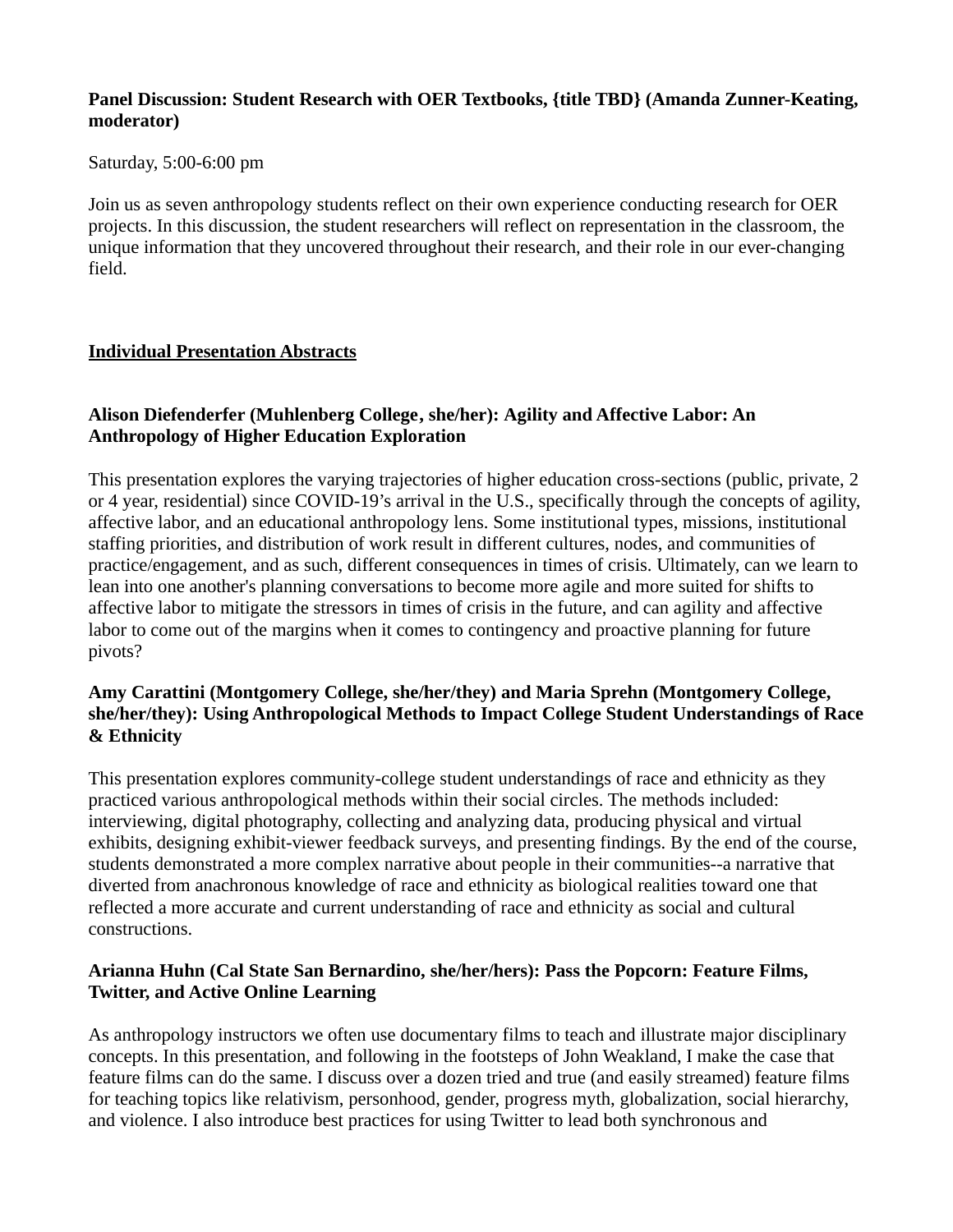asynchronous film discussions to encourage active engagement with films for online learners. This is useful for both feature and documentary films, as an alternative to platforms like PlayPosit and EdPuzzle that require a public film url, or limit functionality to paid users.

## **Evin Rodkey (Muskegon Community College): On Teaching COVID-19 and the Pandemic Within Anthropology**

After 2020, teaching anthropology should never be the same as before. Indeed, the impact of the COVID-19 pandemic provides instructors with many crucial opportunities to engage at the intersection of biology and culture central to anthropological analyses and insights. In this presentation, I will discuss teaching strategies rooted in specific content areas from the realms of biology and culture, including language, that instructors can use and build upon to address this game-changer to the study of humanity.

## **Francine Barone (Human Relations Area Files at Yale University, she/her): OER Adventures in Anthropology: Ethnographic Insights and Nascent Worlds**

Forcing a transition to remote learning around the world, the pandemic has introduced myriad challenges for teaching anthropology. However, it has also brought new opportunities for improving coursework with creative digital methods and online resources. As a digital anthropologist, I asked myself: can an entire anthropology course be taught using only freely available online materials? If so, what could it look like? I am happy to share the results of my experiment. Aimed at introducing students to the fundamentals of cultural anthropology, "Ethnographic Insights Across Cultures" is an engaging 13-week syllabus supported by carefully curated readings, videos, and activities. "Nascent Worlds" is a build-your-own-culture adventure that inspires students to become ethnographers of an invented society. Both are ready to use and free to modify and share.

## **Ian S. Ray (University of Denver/Community College of Aurora/Red Rocks Community College, he/him/his): {Intersectionality and the Post-Millenials, title TBD}**

This paper grounds a critical examination of the experience of the generations who came of age around, or after, the change in millennium (HE 12,000; CE 2,000). Collectively, these individuals have been termed Millenials and Gen Z, which I group into the "Post-Millennial" demographic. Previous iterations of social science theory, including such seminal works as Critical Race Theory (CRT) and Feminist Theory, focus on individual identities as the most salient for a given group of people. Calls to move beyond such identity prioritization have resulted in the development of intersectionality as a theoretical framework. In this paper, I apply intersectionality to (re)conceptualize variables that may be impacting the post-millennial social environment and the impacts this has on teaching and learning.

## **Jason Bartholomew Scott (Milwaukee Area Technical College, he/him): How the Incarcerated Experience a Pandemic: An Ethnographic and Pedagogical Model for Understanding the COVID-19 Outbreak in Prisons**

Nearly half of the U.S. prison population or five times the rate found in the general population has been infected by Covid-19. Limited social distancing and loosely enforced preventative measures helped to spread COVID-19 in prisons while a lack of resources directed towards the incarcerated compounded the pandemic's effect. Despite this concentration of coronavirus in a captured population, officials have often lacked transparency about the spread of the disease while government policies have proven apathetic to the daily needs and long-term traumas of the incarcerated ill. Addressing the shortcomings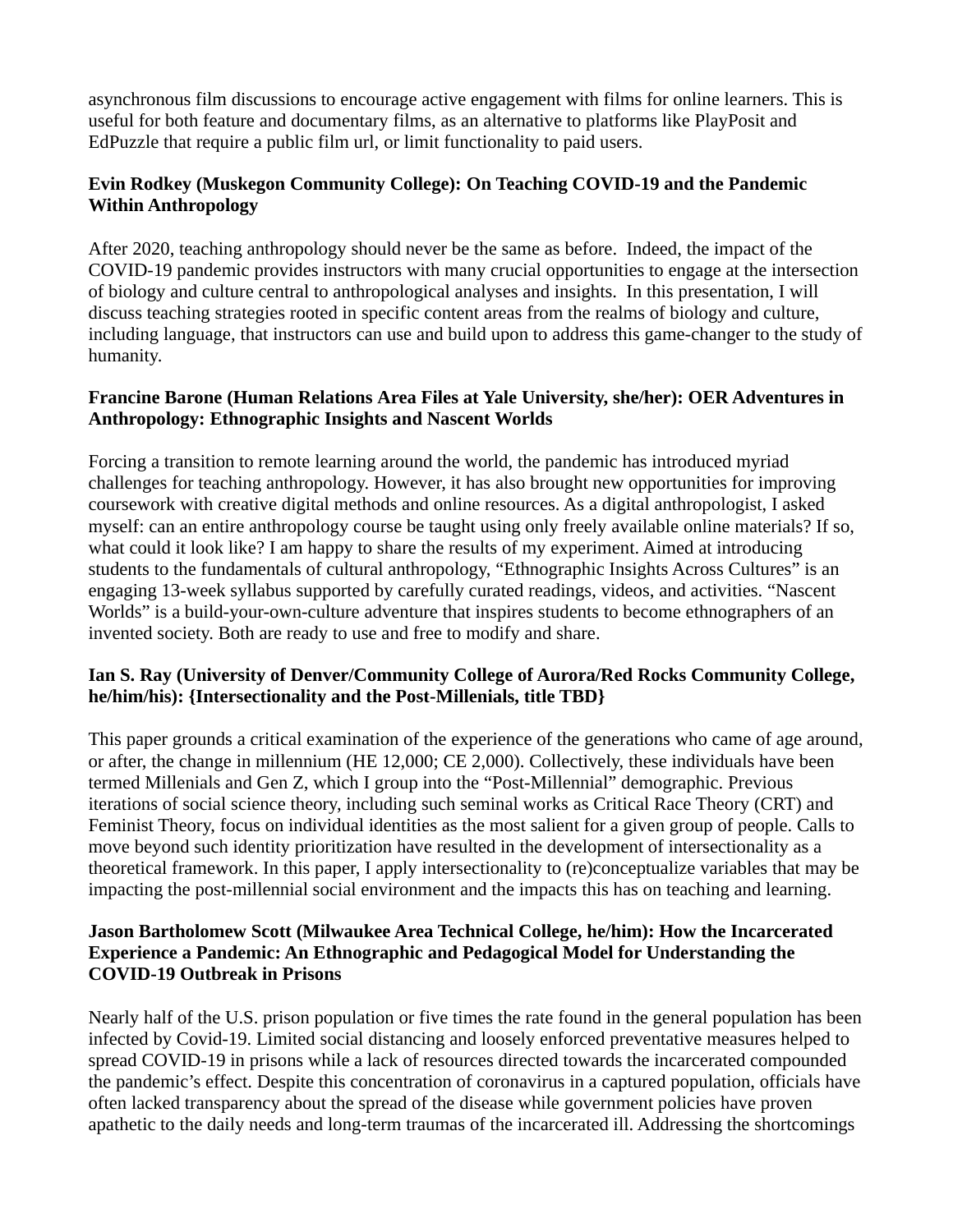of official reporting, this article explores how two semesters worth of anthropological self-reflection carried out by incarcerated students from an "Introduction to Anthropology" course can produce more humanistic knowledge about a pandemic in prisons.

## **Lee B. Kraljev and Dr. Anastasia Panagakos (Cosumnes River College, she/her): Interning During a Pandemic: Perspectives on Equity and Online Teaching**

Although teaching effectively is a top priority in community colleges, faculty members often enter their positions with little formal training in pedagogy or instructional methods. In this presentation, we describe our participation as intern and mentor in the Los Rios Faculty Diversity Internship Program which trains aspiring professors to develop a teaching style that is equity focused and committed to reducing barriers to student access and success. The abrupt shift to remote instruction in March 2020 added a challenging component to our teaching partnership while the tragic killing of George Floyd prompted a renewed urgency to assess our methods and content through an anti-racist lens. In addition to sharing our experiences, we will discuss our takeaways for professors or departments interested in creating mentorship programs.

## **Neri de Kramer (University of Delaware, Associate in Arts Program, she her hers): Engaging the Virtual Classroom: Lessons from the Drama Department**

While for certain students, online learning has provided unexpected advantages, for many, the anxieties experienced on zoom are even greater than those experienced in the face-to-face classroom. A turn to the approach and techniques of the drama department yielded a fruitful set of practices to help students stop fretting and start engaging. In this presentation, I will share and model some of the activities that helped my anthropology students this past year including storytelling, games and improv activities.

## **Nikki Gorrell(College of Western Idaho, she/her): The Benefits of an Anthropology Capstone Course**

Many community colleges offer Anthropology classes and several have Anthropology degrees, however not all feature a capstone course. What are the benefits to majors as well as the program in offering a capstone? This presentation will highlight the ANTH Capstone course I have created and taught the last three years at College of Western Idaho. Ideas for formatting the course, creating a miniethnography career exploration activity, organizing the Portfolio, recommended resources, and suggestions for getting support from Administration will be covered.

## **Tyler Cardenas New Norms, Old Obstacles: An Ethnographic Look at How the Agency of Disadvantaged Students Is Impacted by the COVID-19 Pandemic**

Mandatory distance learning as a result of the COVID-19 pandemic has created a new educational landscape for students. Students from middle class and working class families who are now largely responsible for overseeing their education have had to meet new, undefined expectations that demand more than they are ready for. This study examines student's new agentic expressions and perception of time in this context to identify some of these expectations and to contribute to a discussion about the implications of distance learning. Through participant-observation, interviews, and guided conversations with elementary school students across four Southern California school districts, data were collected both from explicitly stated positions and sentiments, as well as tacit, observed shifts in attitudes and perceptions as compared to pre-existing literature. The study offers insights into how students conceptualize their new role in their education and concrete examples of how this manifests